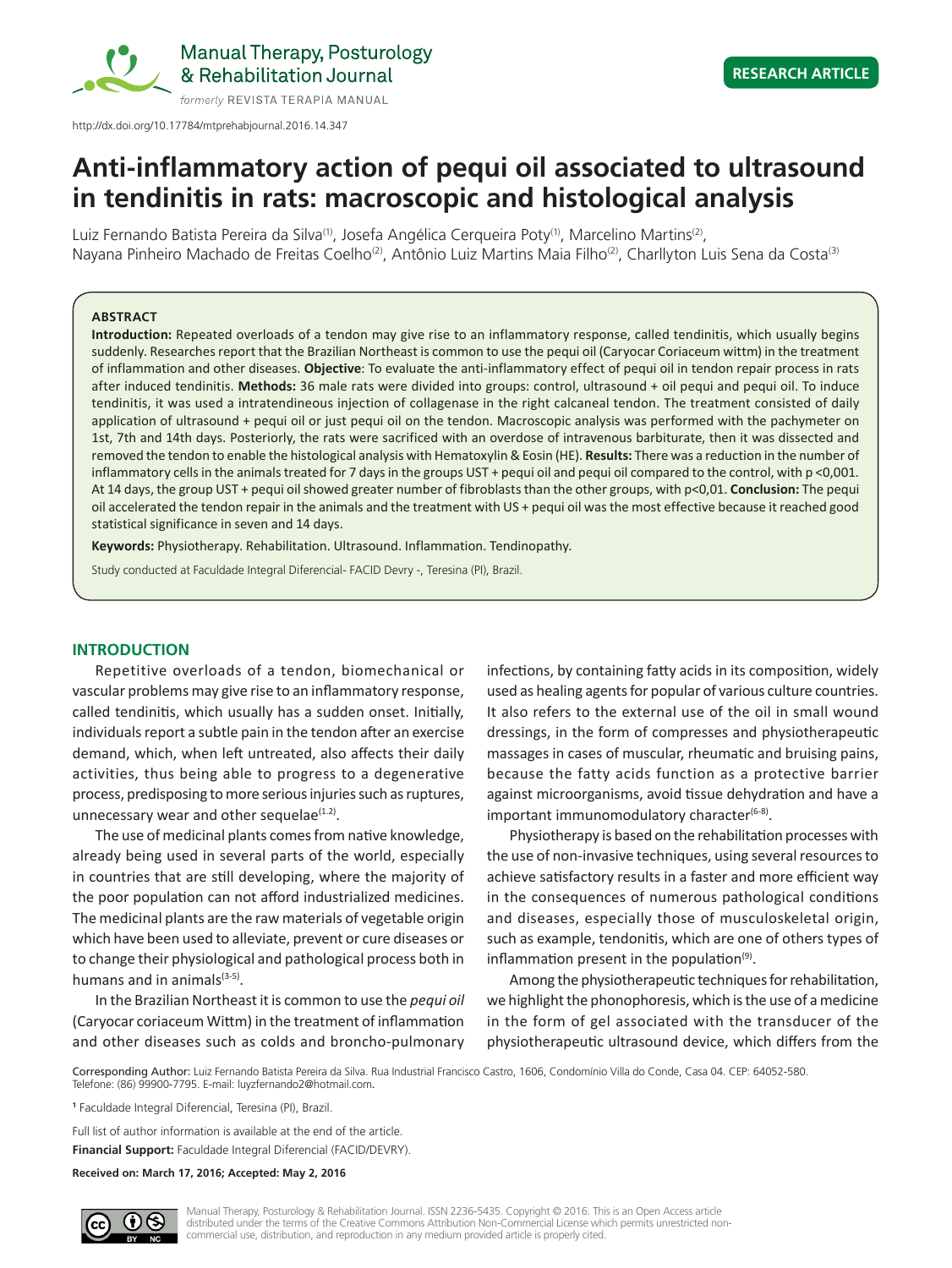

medical ultrasound because it is used in the rehabilitation of pathologies. Phonophoresis occurs by the preparation and introduction of the substance topically to promote local or systemic effects and the ultrasound facilitates the penetration of these substances, which allows a transcutaneous penetration between 4 and 5 centimeters by increasing somatic pressure. The drugs most used in phonophoresis are anesthetics, the irritants and anti-inflammatory drugs, mainly seeking to achieve pain relief or an anti-inflammatory action<sup>(10-11)</sup>.

Thus, the objective of the present study was to evaluate the anti-inflammatory effect of pequi oil in the process of tendon repair in rats after induced tendinitis.

## **METHOD**

The research was initiated after submission and approval by the Committee on Ethics in the Use of Animals (CEUA) of the Faculdade Integral Diferencial-FACID/DEVRY, under the protocol number 006/2012, according to the law n° 11.794/2008.

The study was delineated as experimental with a quantitative approach. The field of data collection was the Physiology laboratory of a private higher education institution in the city of Teresina-PI, due to the physical structure being sufficient to carry out the work.

Data collection was conducted from February 2013 to January 2014. The study included 36 males of the Wistar *(Rattus norvegicus),* from the vivarium of the Faculdade Integral Diferencial-FACID/DeVry, kept from birth to the age of 30 days in a light and dark cycle of 12 hours with feed and water *ad libitum*, weighing between 200 and 250g, randomly divided into three groups with 12 animals. The animals were grouped by period according to treatment and analysis of macroscopic and histological data, which followed a pattern of seven and 14 days.

The pequi oil (Caryocar Coriaceum wittm) was commercially purchased from the Teresina-PI Supply Center in February 2013 in the home-made form.

The animals were randomly divided into three groups with 12 animals each according to the treatment: control, Ultrasound+pequi oil and pequi oil. Subsequently, the animals were subdivided into groups A and B with treatment time of seven and 14 days, with six each. Tendonitis was induced in all groups and animals in the control group received no treatment. The injured animals were treated with 0.5ml of pequi oil for seven and 14 days.

To perform the procedure, the animals were anesthetized intramuscularly with 10% ketamine hydrochloride (0.1mL/100g/kg - dose), combined with the same dose of 2% xylazine hydrochloride. The rats received a intratendinous injection with 0.10ml of collagenase (10 mg/ml; SIGMA; C6885), dissolved in a sterile phosphate buffered saline solution, in the right calcaneus tendon, using a 30G needle. Subsequent to the surgical procedure, the rats were submitted to prophylactic use

of a wide-spectrum Pentabiotic (Fort Dodge<sup>®</sup>) in a single dose of 0.02mL per 100g of the animal, intramuscularly.

The crushed pequi seeds were macerated with hexane at room temperature for the extraction of the total lipids. This procedure was repeated three times at thirty minute intervals. The extract was subjected to a reduced pressure in a rotary evaporator, and thus, the oil of pequi seeds was obtained.

The saponification was done from 50g of the oil with 14g of potassium hydroxide (KOH) and 750mL of methanol under reflux for 60 minutes. Thereafter, 80% solvent evaporation occur in a rotary evaporator under reduced pressure. The initial volume was reconstituted with distilled water and extracted with diethyl ether in a separator funnel. The ether phase was concentrated on rotary evaporator under reduced pressure, dried over anhydrous sodium sulfate, washed with distilled water and weighed to determine the percentage of unsaponifiable material present in the oil. The material produced was the unsaponifiable fraction of the oil that was used in the biological tests.

The treatment was started 24 hours after induction of tendinitis. An ultrasound of Ibramed brand, model sonopulse in pulsed mode at 10% was used, frequency of 1 MHz, with an intensity of 0.5 W/cm<sup>2</sup>, direct coupling method of oscillatory movements in an ERA of 1 cm<sup>2</sup> for three minutes, using 0.5 mL of pequi oil in each animal, where in the UST+pequi oil group the two techniques were associated, whereas in the pequi oil group, only the oil was applied to the tendon as a treatment. Animals were treated daily for a period of seven and 14 days.

The animals from the UST+pequi oil group, as well as the pequi oil group, were positioned in pronation with the limb in extension, where it facilitated the manipulation of the right calcaneus tendon of the animal for proper treatment.

This protocol followed the literature because, for superficial lesions with small area, it uses the above protocol $(12)$ . The device was duly calibrated by a specialized company, before and after the proposed treatment, to verify if there would be no loss of intensity during the treatment.

At the end of the 7 and 14 day cycles, the rats were sacrificed by intravenous application of a barbiturate overdose (Pentobarbital Sodium, 60mg/kg). Then, the dissection and removal of the calcaneus tendon from the right hind paw was performed. Thus, enabling the histological analysis of the tendon with Hematoxylin & Eosin (HE).

All treatments and readings were performed on the right hind paw of each animal. For the intervention and handling the animals were placed in an anesthetic chamber, manufactured by hand, using Halotane as a volatile anesthetic, thus avoiding their suffering. The animals sacrificed were later taken to a landfill.

For macroscopic analysis, it was necessary to quantify the edema in the region of the experimental lesion, where a metal caliper was used, positioned in the hind paw in the region of the right calcaneal tendon of the animal, with the limb in full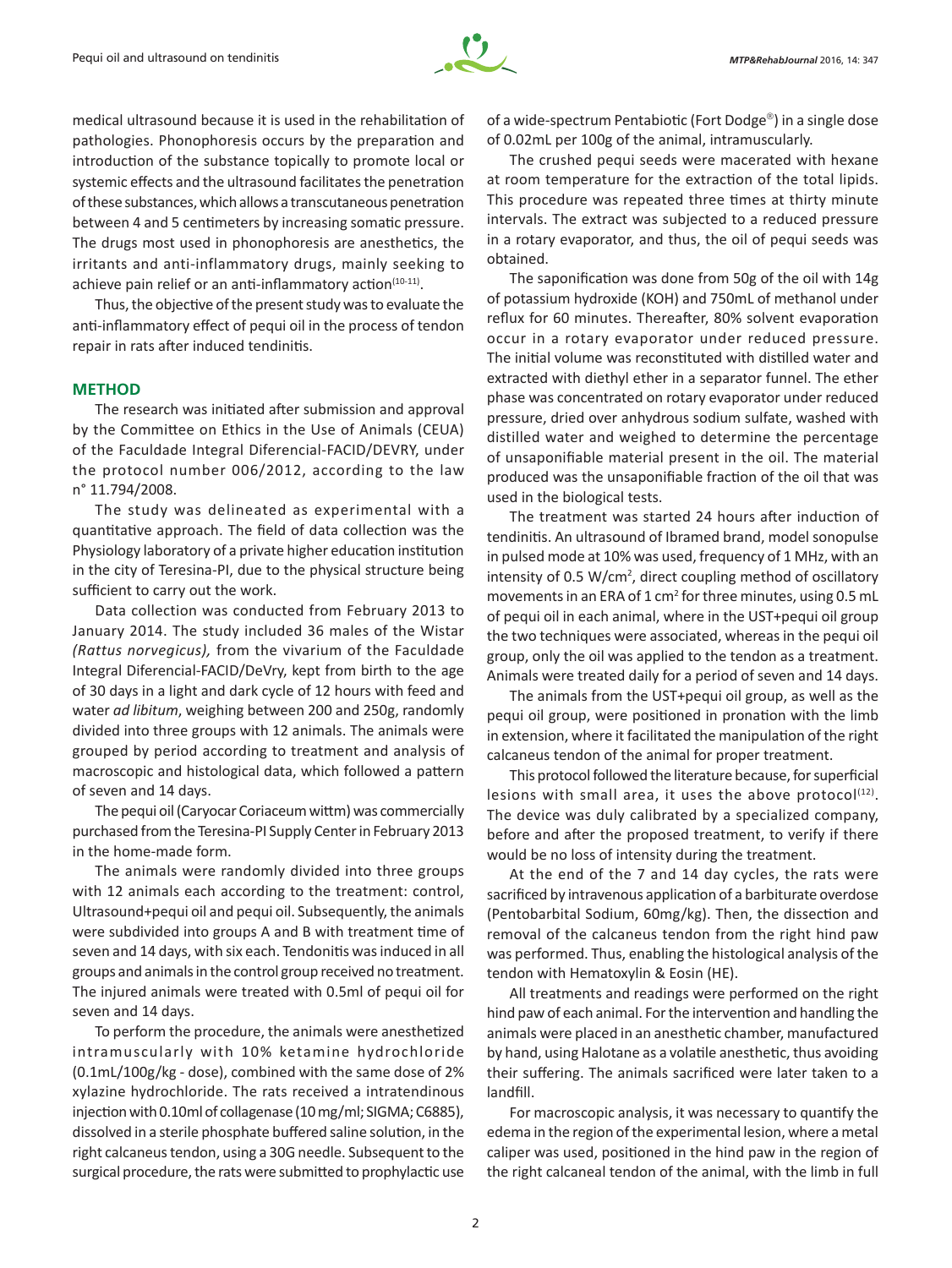

extension, where the reading was measured in millimeters in the first, seventh and 14th day by the same researcher, in order to avoid changes in the mode of measurement, according to the literature.

The rat achilles tendon was isolated after 7 and 14 days of tendinitis induction. For histological preparation, the tissue was fixed in 10% formaldehyde for a period of 24h. Then the piece was dehydrated in alcohol with increasing percentages (50%, 70%, 80%, 90%) for periods of 1h and finally in alcohol 100% for 8h. After dehydration, the specimen was diaphanized in xylol for 4h, remaining in paraffin for 4h in a stove at 58ºC and then emblocated to perform the histological sections.

The pieces were stained with Hematoxylin Eosin - HE, for later microscopic analysis. The slides were also referred to a pathologist who observed the following characteristics: arrangement of the collagen fibers; neovascularization (absent, mild, medium or severe) and type of inflammatory reaction and predominant cell type: acute (neutrophils), chronic (lymphocytes) and acute-chronic (without neutrophils or lymphocytes predominance).

The anatomical piece of interest was removed with a sterile scalpel, with a margin of one centimeter around the lesion and referred for routine histological procedures. Semi-serial sections with 0.5mm were obtained, stained with hematoxylin-eosin (HE), submitted to histological analysis. This was done using a Labomed optical microscope (TCM 400), coupled to a digital camera system NA 0.30.

Three images of different fields were obtained in each slide, per animal, in the 40X objective: central, right and left margin of the lesion. To count the number of inflammatory cells, the Image  $J^{\circledast}$  computer program was used in its "cell conter" function.

For qualitative evaluation was analyzed the evolution of tendon repair process for the presence of inflammatory cells, fibroblasts and collagen fibers $(13)$ .

The study of the data occurred after histological processing, through the analysis of the inflammatory cells, which were stained in purple and pink through HE.

The data were collected in standardized spreadsheets and organized in the Microsoft Office Excel 2010 program. Subsequently, the data were analyzed from the inferential statistics by variance tests for repeated measures, the One Way ANOVA Test Post Hoc TUKEY. The confidence interval used was 95% around the mean, and the comparison was made in graphic mode. Statistical analysis was performed using Graph Pad Prism 5.0 software.

# **RESULTS**

After analysis of the data, it was observed a minimum growth in tendon width from 7th to 14th day, probably due to human failure at the time of calcaneus tendon diameter measurement of rats, which did not compromise the result of the research, since rats were analyzed in groups, not individually.

In comparison of the tendon width values among the three groups, the ultrasound+pequi oil and oil pequi groups were quite effective in the treatment of inflammation after seven days, with highly significant (p <0.001), while the control it was not observed significant improvement in that short period of time, which is due to do not received no intervention, however after 14 days, all groups were able to achieve the same tendon width values, demonstrating that the therapy employed was more efficient at an acute phase when it comes to edema analysis (Figures 1 and 2).

In the analysis of the inflammation by the number of Neutrophils, we observed that in the first seven days there was an increase in the anti-inflammatory effect in the treated groups compared to the control group (13.80±7.11). In both the U+Pq.O (4.22±2.32\*\*\*) as Pq.O. (2.56±1.57\*\*\*) presented statistical significance in the first seven days, which we did not observe after 14 days of treatment [Control (2.67±0.95, U+Pq.O.±1.03), Pq.O. (1.53±0.56)], suggesting that the organism recovered naturally after 14 days, with a reduction in the number of neutrophils in the Control group, do



**Figure 1:** Values of the tendon width evaluated between the values distributed between the time of treatment. Legend: \*p<0,05 compared to control; \*\*\*p<0,001 compared to control; ns (non significant); C (Control); U+Pq.O. (ultrasound + pequi oil); Pq.O. (pequi oil).



**Figure 2:** Values of the tendon width evaluated distributed between the time of treatment. Legend: \*p<0,05 compared to control (C) and groups ultrasond + pequi oil (U+Pq.o.) and Pequi oil (Pq.O.); Mean values shown.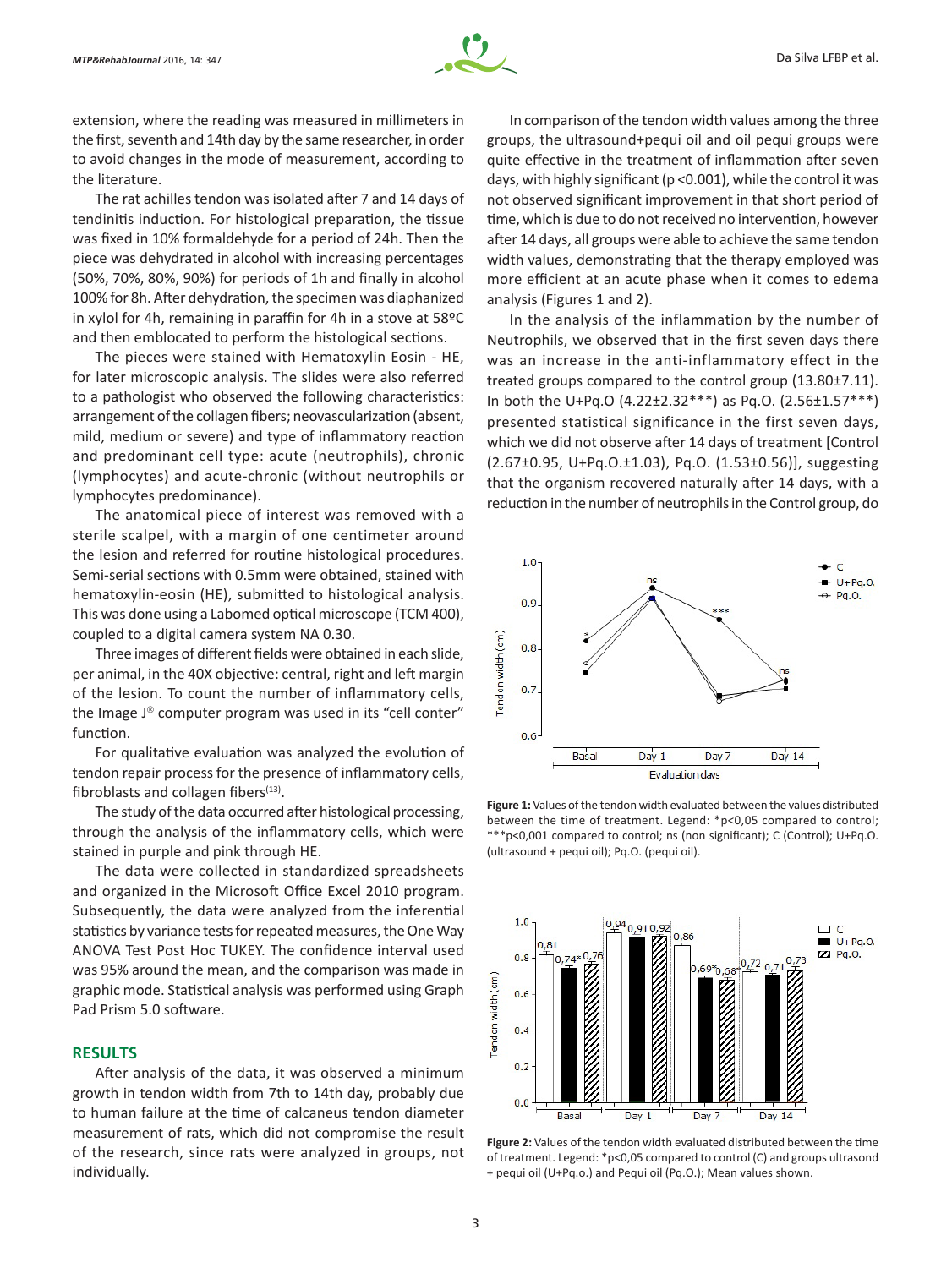

not presenting statistical difference between groups, ratifying that in the period of seven days both therapies are effective and that after 14 days there is no difference between the groups in this question (Figure 3).

In the evaluation of tissue repair through fibroblast cell counting, we observed a restoration of the fiber constitution in the U+ Pq.O. group (3.87±1.15\*\*) in the first seven days, compared to group C (1.00±0.33), which we did not observe in the Pq.O. group (2.28±0.93). Regarding the study of the number of fibroblasts at 14 days of the experiment, we observed a numerical difference between the group, but not significant, with the group U+Pq.O. (4.67±1.04) having a greater numerical representation of fibers compared to groups C (3.07±0.89) and Pq.O. (2.67±0.62). This suggests that the activity of pequi oil is efficient, but when associated with ultrasound there is a greater potentiality for tissue reconstitution (Figure 4).



**Figure 3:** Inflammatory cell values present in the three groups evaluated during the treatment period. Legend: \*\*\*p<0,001 compared to C (Control); U+Pq.O. (ultrasound + pequi oil) and Pq.O. (pequi oil); μm2 (Micrometer squared).



**Figure 4:** Fibroblast values present in the three groups evaluated during the treatment period. Legend: \*\*p<0,01; C (control); U+Pq.O. (ultrasound + pequi oil); Pq.O. (pequi oil); μm<sup>2</sup> (Micrometer squared).

## **DISCUSSION**

Given the various experimental models that exist, the acute collagenase-induced tendon inflammation model in rats is one of the most used in the study of tendinitis because it resembles the acute inflammation of the tendon in humans with formation of edema and acute destruction of the matrix extracellular, and it is considered an ideal model that allows to investigate molecular and histological changes "in vivo"(14).

In this study, a significant reduction in the size of the damaged area, showing the anti-inflammatory power of *Caryocar coriaceum Wittm* and therapeutic ultrasound seven and 14 days. In one study  $(15)$  it was also carried out the treatment of tendinitis in rats induced, but with the application of fatty material Ovis aries (goat tallow) associated with therapeutic ultrasound of 1MHz, pulsed mode at 10%, intensity of 0.5 Wcm2 during 2 minutes, and it was found that there was a significant anti-inflammatory effect in a period of seven days when compared to the control group, concluding that this technique interferes positively in the tendon healing, as well as the present study that used a similar protocol, differing in substance applied.

In the treatment of tendon lesions, the use of ultrasound is a real possibility therapy, as shown in a study $(16)$ , in which the therapeutic ultrasound produced reduction of pain and edema in 21 Wistar rats were divided into control group (CG); Continuous ultrasound (CUG); and pulsed ultrasound (PUG) with injured Achilles tendon, noting that the edema was a decreased earlier for ultrasound in pulsed form, using the same protocol for this research, differing only in the ultrasound cycle, which in this was of 10% and in the first it was of 20%, which did not significantly interfere in the results of the research, showing that the ultrasound in the pulsed form may be the most effective in this type of therapy.

A research<sup>(17)</sup> published recently also showed that the pequi oil has positive influence on the healing process of skin lesions in rats, by promoting greater speed tissue repair, by closing faster wounds and observation inflammatory characteristics reduced in the treated group compared to the control group, using 20 Wistar rats *(Rattus norvegicus),* body weight 300‑350g, randomly divided into two groups: GI-control and GII- treated with pequi oil daily topical application of 1 ml and studied in 7 and 14 days, which resembles the findings of this research on the influence that pequi oil has on inflammation, even acting alone, without another therapeutic means of conduction, such as ultrasound.

A study<sup>(18)</sup> in 25 Wistar rats, divided into three experimental groups (seven and 14 days): A7 and A14, induced tendinitis in the Achilles tendon right without treatment; B7 and B14, induced tendonitis treated with pulsed ultrasound of 1 MHz at 10% 0.5 W/cm<sup>2</sup> with neutral gel, and C, control group, showed qualitatively and quantitatively an increase in the number of fibroblasts in seven days, and the collagen fibers at 14 days, for the ultrasound group compared to the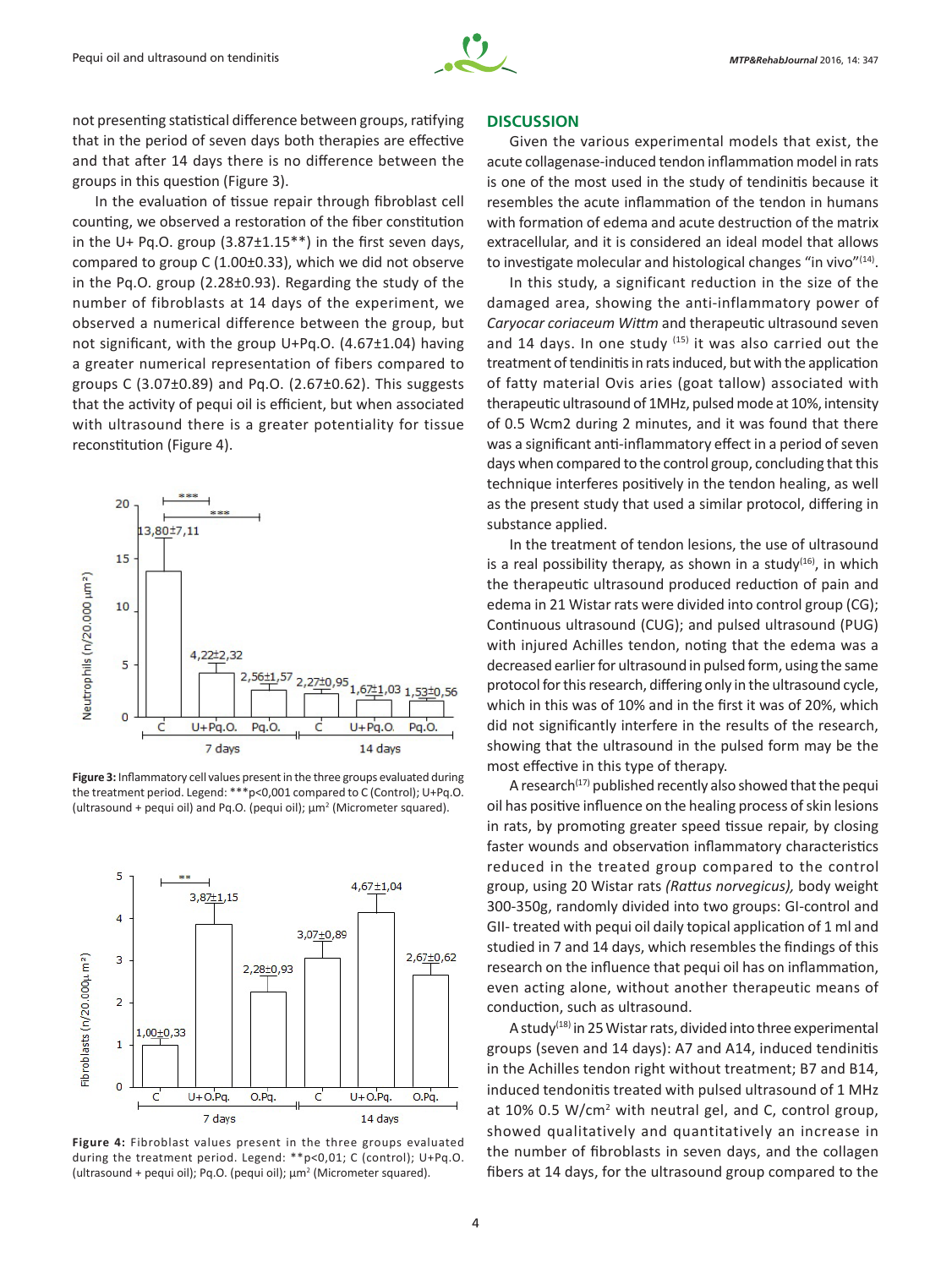

untreated induced tendonitis group and the control group. These findings confirm the anti-inflammatory power of the US, also found in the present study, which it was able to find it using the associated pequi oil, a fact that further potentiated the tendon repair.

The treatment with pulsed US showed efficacy in tendon regeneration in rats $(19)$ , because in 24 animals *(Rattus norvegicus albinus),* Wistar, male, 24 to 26 weeks of age and weighing between 350 and 450 grams for 11 days treatment after edema induced in the calcaneus tendon, divided in control group (CG) n=6, where they did not receive intervention; group 1 (G1) n=6, treated for 5 minutes with US in 20%, intensity 0.3 W/cm<sup>2</sup>; Group 2 (G2) n=6, treated as the same in the G1, but with an intensity of 1.5  $W/cm^2$ and Group 3 (G3) n=6, which received placebo treatment (turned off equipment), it was observed that the G1 and G2 obtained significance after posttreatment analysis, with a small advantage for G1, which is in agreement with the results of the present study, which, using a similar protocol, also verified tissue repair efficacy with a larger sample and shorter treatment time with the US.

Another study<sup>(20)</sup> demonstrated the influence pequi in inflammations, using 15 rats of the species *Rattus norvegicus* divided into three groups: sham operated (abdominal incision), placebo (pulmonary inflammation without treatment); Treated (pequi oil on acute pulmonary inflammation). It was observed that the treated group at the end of the study had fewer inflammatory cells when compared to the other groups (p <0.001), suggesting that pequi oil reduces the inflammatory response, even if it is of pulmonary origin, confirming what was seen in this research, which also showed that pequi oil is effective in inflammation, even when applied in isolation on the body, even after analysis of a different pathology and use of a larger sample.

It is observed that many authors agree that phonophoresis brings many benefits, however, many studies are still analyzed only in animals, where, despite their similarity with human, it is suggested that more research in necessary, especially in humans, to verify advantages of this type of therapy.

# **CONCLUSION**

The pequi oil accelerated the tendon repair process in rats with induced tendinitis, mainly after seven days, but when it was associated with ultrasound, there was an even greater potential for repairing tendonitis, since it was able to reduce the number of inflammatory cells and increase the the number of fibroblasts in seven and 14 days, showing that phonophoresis is an advantageous technique when using pequi oil, which may help not only the physiotherapist on his ducts, but also the population that makes use of alternative therapies.

# **ACKNOWLEDGMENT**

To the *Faculdade Integral Diferencial-FACID/DEVRY* for providing full scholarship to completing this study.

#### **AUTHOR'S CONTRIBUTION**

LFBPS contributed specifically in the conception and research design, data collection, analysis and interpretation of data, statistical analysis and writing of the manuscript. JACP was responsible in the research design, data collection, analysis and interpretation of data and writing of the manuscript. MM, NPMFC, ALMMF and CLSC participated in orientation, writing and final review of the article. All authors approved the final version of the manuscript

### **COMPETING INTERESTS**

The authors have declared that no competing interests exist

#### **AUTHOR DETAILS**

(2) Universidade Estadual do Piauí, Teresina (PI), Brazil. (3) Faculdade Santo Agostinho, Teresina (PI), Brazil.

## **REFERENCES**

- 1. Júnior MH, Ferreira MS, Maia ABA, Siena CAF, Techy A. Ultrassonografia no diagnóstico da tendinite e eletroneuromiografia no diagnóstico da neuropatia periférica e da radiculopatia do membro superior - visão do reumatologista. Rev. Bras. Reumatol. 2013; 53(3): 282-7.
- 2. Martins M, Filho ALMM, Costa CLS, Coelho NPMF, Costa MS, Regiane AC. Ação anti-inflamatória da fração lipídica do Ovis aries associado ao ultrassom terapêutico em modelo experimental de tendinite em ratos (Rattus norvegicus). Rev. Bras. Fisioter. 2011; 15 (4): 297-302.
- 3. Oliveira GL, Oliveira, AFM, Andrade LHC. Plantas medicinais utilizadas na comunidade urbana de Muribeca, Nordeste do Brasil. Acta Bot. Bras.2010; 24(2): 571-7.
- 4. Lopes JMDC, Link D. Implantação de um horto didático de plantas bioativas no município de Tupanciretã. Revista Eletrônica em Gestão, Educação e Tecnologia Ambiental. 2011; 2(2): 225-50.
- 5. Batista JS, Silva AE, Rodrigues CMF, Costa KMFM, Oliveira AF, Paiva ES. et al. Avaliação da atividade cicatrizante do óleo de pequi (Caryocar coriaceum wittm) em feridas cutâneas produzidas experimentalmente em ratos. Arquivo do Instituto Biológico. 2010; 77(3): 441-7.
- 6. Alves AM, Fernandes DC, Sousa AGO, Naves RV, Naves MMV. Características físicas e nutricionais de pequis oriundos dos estados de Tocantins, Goiás e Minas Gerais. Braz. J. Food Technol. 2014; 17(3): 198- 203.
- 7. Oliveira IG, Cartaxo SL, Silva MAP. Plantas medicinais utilizadas na farmacopéia popular em Crato, Juazeiro e Barbalha (Ceará, Brasil). Rev Bras Bioc. 2007; 5 (1):189-91.
- 8. Santos FS, Santos RF, Dias PP, Júnior LAZ, Tomassoni F. A cultura do Pequi (Caryocar brasiliense Camb.). Acta Iguazu. 2013; 2(3): 46-57.
- 9. Ricoldy DS, Botura ACA, Oda JY, Takemura OS. Efeito do ultrassom associado ao gel de calêndula sobre a atividade reparadora em lesões musculares experimentais. Acta Scientiarum Health Sciences. 2010; 32(2): 135-40.
- 10. Filho ALMM, Silva VS, Barros TL, Costa CLS, Maia EPVD, Araújo KS, et al. Efeito do gel da babosa (Aloe barbadensis Mill) associado ao ultrassom em processo inflamatório agudo. Rev. Bras. PI. Med. 2011; 13(2): 146-50.
- 11. Tassinary JA, Bianchetti P, Rempel C. Avaliação dos efeitos do ultrassom terapêutico sobre a cafeína e verificação da liberação em sistema de difusão vertical. Quím. Nova. 2011; 34(9):1539-43.
- 12. Martins M, Filho ALMM, Costa CLS, Coelho NPMF, Costa MS, Regiane AC. Ação anti-inflamatória da fração lipídica do Ovis aries associado ao ultrassom terapêutico em modelo experimental de tendinite em ratos (Rattus norvegicus). Rev. Bras. Fisioter. 2011; 15 (4): 297-302.